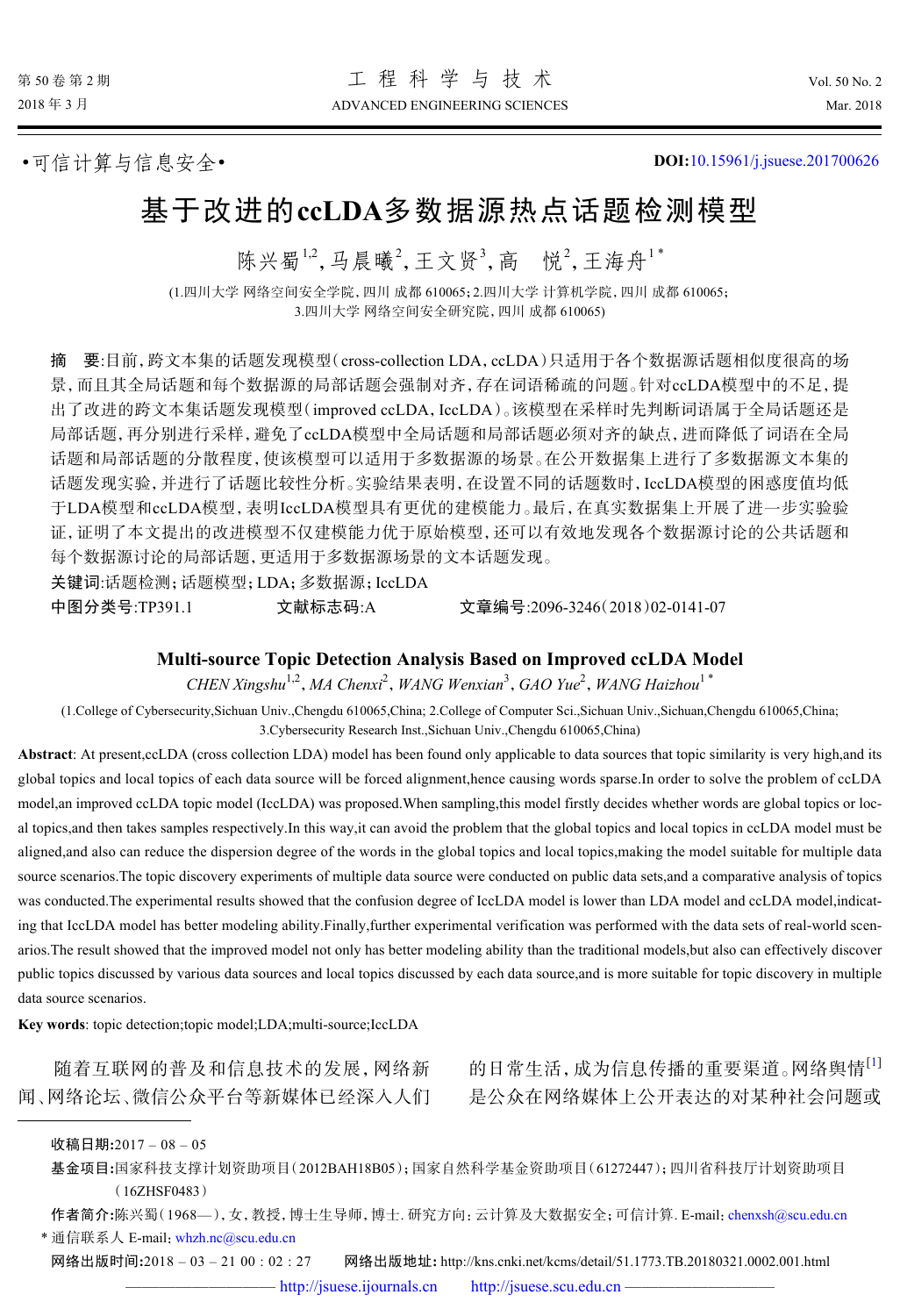社会现象具有一定影响力和倾向性的共同意见。网 络舆情监管对于网络媒体的健康、有序发展具有重 要意义,因此网络舆情监控关键技术的研究也成为 了近年来的重要研究方向。新闻、论坛、微信公众平 台每天会产生大量的文本数据,面对日益增长的海 量互联网信息,通过多数据源话题检测技术,可以帮 助相关人员了解不同媒体的共同关注点以及不同媒 体是如何相互影响的,快速聚焦到公众讨论的热点。

热点话题检测技术属于话题检测与跟踪(TDT) 的研究范畴,它主要的任务是从报道流中检测和识 别未知的话题。

地解决了短文本集数据稀疏性的问题,然后利用*k*-随着话题模型[2–3]的兴起,越来越多的学者将话 题模型应用到话题检测当中,而Blei等[4]于2003年提 出的潜在狄利克雷分配(LDA)话题模型,由于其优 秀的话题建模能力,产生了很多改进模型。李湘东等[5] 提出的加权LDA话题模型,通过对特征词加权,解决 了LDA话题模型的话题分布向高频词倾斜的问题, 提高了话题的表达能力。张越今等<sup>[6]</sup>对TDT领域应用 较多的Single-pass算法进行改进,提出了一种基于相 似哈希的增量型文本聚类算法,该算法相比于原 Single-pass算法在聚类效率方面具有明显提升。相关 话题模型(CTM)<sup>[7]</sup>和层次LDA模型<sup>[8]</sup>通过扩展模型 参数,刻画了不同话题之间的相关性。Huang等<sup>[9]</sup>将 LDA话题模型应用到微博短文本建模当中,然后利 用Single Pass聚类算法进行话题检测。吴永辉等<sup>[10]</sup>将 LDA与AP聚类算法结合,用于发现热点新闻话题。路 荣等[11]利用LDA话题模型对Twitter数据建模,有效 means和层次聚类算法,可以有效的将微博聚集到不 同的话题之下。高悦等[12]提出了一种基于狄利克雷 过程混合模型的文本聚类算法,该算法基于非参数 贝叶斯框架,可以将有限混合模型扩展成无限混合 分量的混合模型。

针对多源话题的检测,Zhai等[13]首先提出比较 性文本挖掘(CTM)的概念,CTM旨在发现可比文本 集或者相似文本集之间话题的差异性,如话题在不 同文化、时间、数据源所表现出来的差异性。然后,提 出了基于PLSA的跨文本集混合模型(ccMix)。Xu等[14] 首先利用LDA话题模型对各个文档集合进行建模, 然后通过计算不同集合下话题之间的相似度,构建 不同文档集合下话题之间的关系,该模型不足之处 在于无法发现全局话题。Wang等[15]提出马尔科夫话 题模型(MTM)实现多个语料库的话题发现,利用高 斯随机场建模文档集合之间的话题关系,针对每个 文档集合仍然采用LDA话题模型采样话题。谭文堂

等[16]通过使用HDP信息检索模型和TF-IDF加权算法 把话题划分为公共话题和文本集特有话题,解决了 多个文本集中同时具有公共话题和文本集特有话题 的问题。Miao<sup>[17]</sup>、Chen<sup>[18]</sup>等利用非参数贝叶斯的方 法发现全局话题和每个数据源独有的话题,文本建 模时不需要事先指定话题数。Deng等<sup>[19]</sup>利用文献中 的文本内容、作者和会议信息这3种数据源,构建联 合话题模型,在话题生成过程中,3种不同的数据源 之间共享话题,实验表明联合不同数据源的话题建 模效果优于单纯利用文本的传统建模方法。Paul等<sup>[20]</sup> 针对文献[13]中话题模型存在手动设置参数过多和 模型过拟合的问题,提出了基于LDA的跨文本集话 题模型(ccLDA),ccLDA可以通过采样选择是通过 采用全局的话题–单词分布生成单词,还是通过指定 文本集合下的话题–单词分布生成单词,但该方法会 强制全局话题和局部话题对齐,只适用于相似度很 高的文本集,有很大的局限性。

相比已有的研究工作,作者针对ccLDA模型强制 全局话题和局部话题对齐并只适用于文本集之间相 似度很高的局限性,提出了改进的ccLDA模型(即IccLDA模型)。IccLDA模型在采样过程中,先进行文档 中词语的采样,判断其属于全局话题还是局部话题, 再为该词语采样话题编号,克服了ccLDA模型中全 局话题和局部话题必须对齐的缺点,进而避免了词 语在全局话题和局部话题分散的问题,使其能够更 加有效地找出全局话题和局部话题。

# **1** 多数据源话题检测模型

#### **1.1 ccLDA**话题模型

Blei等基于LDA话题模型<sup>[4]</sup>, 提出了跨数据源的 LDA模型(cross-collection LDA, ccLDA)。在该模型 下,每个话题关联两类话题–单词分布:一类是所有 文档集合共享的话题–单词分布,即全局话题–单词 分布;另一类是指定文档集合下的话题–单词分布, 即局部话题–单词分布。该模型通过为文本中的每一 个词语分别关联局部话题–单词分布和全局话题–单 词分布,使得该模型能够捕获到不同文本集之间话 题的差异性。与LDA话题模型相比,ccLDA模型在生 成文档集合中的每一个单词时,首先为该单词采样 一个话题编号,然后通过伯努利分布采样该话题是 来源于全局话题–单词分布还是局部话题–单词分 布,最后利用得到的话题–单词分布生成单词。

ccLDA话题模型通过一个隐话题将全局话题和 局部话题关联起来使其共现,强制全局话题和局部 话题对齐,话题数必须保持一致,使得该模型只适用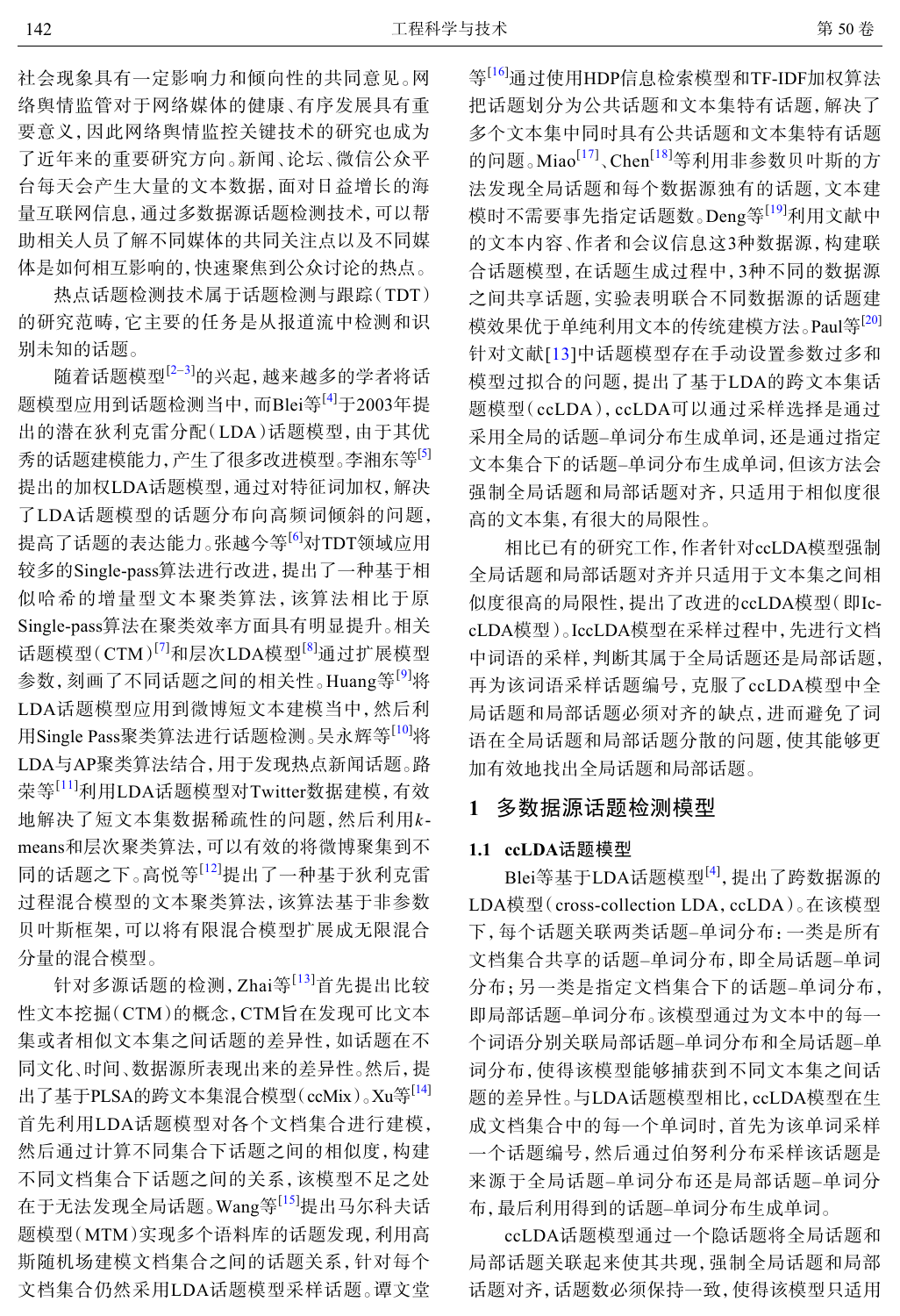于文本集之间相似度很高的场景。然而,在检测真实 数据中的多数据源热点话题时,每个文本集往往会 有独特的话题,这种情况下应用ccLDA话题模型就 会导致很多不相关话题的对齐,极大地降低了话题 建模的效果。

# **1.2** 改进的**ccLDA**模型(**IccLDA**)

中的每个词语时,首先根据ψ<sub>sm</sub>伯努利分布采样该词 针对ccLDA话题模型强制全局话题和局部话题 对齐的问题,作者提出了一种改进的ccLDA话题模 型(IccLDA)。提出的IccLDA话题模型,在采样文档 语是属于全局话题还是局部话题,再采样该词语的 话题编号。从本质上讲,ccLDA模型通过一个隐话题 将全局话题和局部话题关联起来,而IccLDA模型中 的全局话题和局部话题不具有关联性,这样可以有 效地检测出多个数据源中全局话题和局部话题。

在描述具体算法之前,首先给出算法中用到的 符号,如表1所示。

# 表 **1 IccLDA**算法中的符号

# **Tab.1 Symbol of IccLDA algorithm**

| 符号                                 | 描述                                 |
|------------------------------------|------------------------------------|
| C                                  | 数据源数                               |
| $\boldsymbol{x}$                   | $x$ = $c$ 表示全局话题, $x$ = $s$ 表示局部话题 |
| $\boldsymbol{\theta}_m^{\text{x}}$ | 文档m的全局(或局部)文档-话题分布                 |
| $\sigma_k^{(s)}$                   | 数据源s下话题k的话题=单词分布                   |
| $\boldsymbol{\varphi}_k$           | 全局话题k的话题=单词分布                      |
| $\gamma c \sqrt{S}$                | 全局话题和局部话题比例的超参数                    |
| $\boldsymbol{\psi}_{s,m}$          | 文档m中全局话题和局部话题比例的超参数                |
| TC, TS                             | 全局话题和每个数据源局部话题的数                   |
| $x_i$                              | 该位置的词语是属于全局话题还是局部话题                |
| $C_m^x$                            | 文档m属于全局(或局部)话题的词语数                 |

<span id="page-2-0"></span>IccLDA话题模型的图模型表示如[图](#page-2-0)[1](#page-2-0)所示。



**Fig.1 IccLDA model**

采样流程如下:

1)从以参数为β<sup>c</sup>的Dirichlet分布中为每个全局话 题采样话题–单词分布φ,,即φk~Dir(β°),k∈[1,TC];

2)针对每一个数据源 *s*,从以参数为β<sup>,</sup>的Dirichlet分布中为数据源s中的每个局部话题采样话题–单  $\overline{\text{π}}$   $\overline{\text{π}}$   $\overline{\text{σ}}$ <sup>(s)</sup>,  $\overline{\text{π}}$   $\overline{\text{C}}$ <sup>(s)</sup>  $\overline{\text{C}}$   $\overline{\text{C}}$   $\overline{\text{C}}$   $\overline{\text{C}}$   $\overline{\text{C}}$   $\overline{\text{C}}$   $\overline{\text{C}}$   $\overline{\text{C}}$   $\overline{\text{C}}$   $\overline{\text{C}}$   $\overline{\text{C}}$   $\overline{\text{C}}$   $\overline{\text{C}}$   $\overline{\text{C}}$ 

3)针对每一个数据源*s*中的每一篇文档*m*:

①从以参数为γs、γc的Beta分布为数据源s下的 文档m采样伯努利分布ψ<sub>s,m</sub>, 即ψ<sub>s,m</sub> ~ Beta(γ*s*,γ*c*);

 $(2)$ 从以参数为 $\alpha$ °的Dirichlet分布中为每个文档采 样全局文档–话题分布 $\theta^c_m$ ,即 $\theta^c_m$  ∼ Dir( $\alpha^c$ )*,m* ∈ [1,*M*];

 $@$ 从以参数为 $\alpha$ <sup>,</sup>的Dirichlet分布中为每个文档采 样局部文档−话题分布 $\theta_n^s$ ,即 $\theta_n^s$ ∼Dir(α<sup>s</sup>),m∈[1,M];

④针 对 文 档 m 中 每 一 个 词 语n : 首 先 , 采 样  $x_{m,n}$ ~ $\boldsymbol{\psi}_{s,m}$ ; 随后, 采样一个话题标签 $z_{m,n}$ ~*Mult*( $\boldsymbol{\theta}_{m}^{x_{m,n}}$ ); *xm*,*n*=0 φ*<sup>z</sup>m*,*<sup>n</sup>* 最后,如果 ,则根据 采样单词,否则,根据  $\sigma^{\scriptscriptstyle (s)}_{\scriptscriptstyle \!z_{m,n}}$ 采样单词 $w_{\scriptscriptstyle m,n}$ 。

为了计算隐变量*x*和*z*,作者使用吉布斯采样的 方法进行近似推断,每轮迭代按照上文中的采样流 程重新分配话题编号,话题编号的采样公式如式 (1)、(2)所示:

$$
p(x_i = c, z_i^c = k | w, z_{\neg i}) \propto
$$
  

$$
\frac{C_{d,\neg i}^c + \gamma c}{N_m + \gamma c + \gamma s - 1} \times \frac{n_{m,\neg i}^{(k)} + \alpha_k^c}{\sum_{k=1}^{T C} (n_{m,\neg i}^{(k)} + \alpha_k^c)} \times \frac{n_{k,\neg i}^{(t)} + \beta_t^c}{\sum_{t=1}^{V} (n_{k,\neg i}^{(t)} + \beta_k^c)}
$$
  
(1)

$$
p(x_i = s, z_i^s = k | w, z_{-i}) \propto
$$
  
\n
$$
\frac{C_{d,-i}^s + \gamma s}{N_m + \gamma c + \gamma s - 1} \times \frac{n_{m,-i}^{(k,s)} + \alpha_k^s}{\sum_{k=1}^{TS} (n_{m,-i}^{(k,s)} + \alpha_k^s)} \times \frac{n_{k,-i}^{(t,s)} + \beta_i^s}{\sum_{t=1}^{V} (n_{k,-i}^{(t,s)} + \beta_k^s)}
$$
  
\n(2)

由式(1)和(2)可知,每轮迭代需要重新采样每 个词语的话题分配,采样收敛后,计算文本–话题的 后验分布以及话题–单词的后验分布,计算公式如下:

$$
\theta_{m}^{k,c} = \frac{n_{m}^{(k)} + \alpha_{k}^{c}}{\sum_{k=1}^{TC} (n_{m}^{(k)} + \alpha_{k}^{c})}
$$
 (3)

$$
\theta_{m}^{(k,s)} = \frac{n_{m,-i}^{(k,s)} + \alpha_{k}^{s}}{\sum_{k=1}^{TS} (n_{m,-i}^{(k,s)} + \alpha_{k}^{s})}
$$
(4)

$$
\varphi_t^k = \frac{n_k^{(t)} + \beta_t^c}{\sum_{t=1}^V \left(n_k^{(t)} + \beta_k^c\right)}
$$
\n(5)

$$
\sigma_t^{(k,s)} = \frac{n_k^{(t,s)} + \beta_t^s}{\sum_{t=1}^V (n_k^{(t,s)} + \beta_k^s)}
$$
 (6)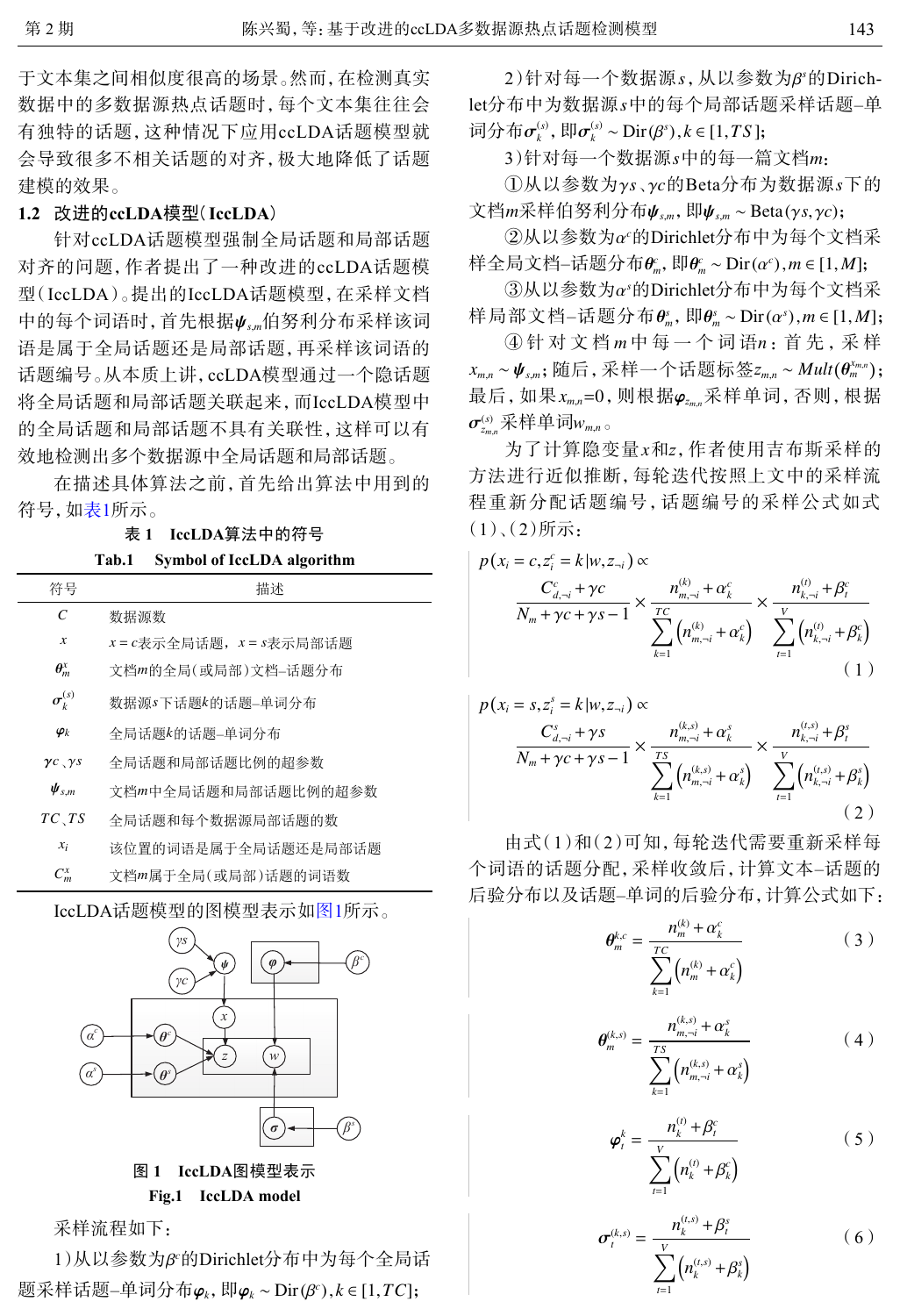# **2** 实验及结果分析

为了验证IccLDA模型的有效性,使用Michael Paul的tourists数据集中的lonelyplanet部分(后面统称 为tourists数据集)进行实验。tourists数据集是去过或 者打算去英国、印度和新加坡的游客写的博客,博客 内容包括游客在当地旅游的一些见闻以及准备去旅 游的游客关心的一些问题。tourists数据集的具体信 息如表2所示。

表 **2 tourists**数据集描述

| Tab.2     | <b>Description of tourist dataset</b> |
|-----------|---------------------------------------|
| 国家        | 数量                                    |
| India     | 1432                                  |
| Singapore | 1 1 8 2                               |
| UK        | 1580                                  |

针对tourists数据集,实验分别进行模型困惑度比 较和话题比较性分析。

# **2.1** 模型困惑度

模型困惑度用于衡量话题模型对于未观测数据 的预测能力,困惑度越小,模型的预测能力越强,模 型的推广能力越强。困惑度的定义如下:

$$
pp(D_{\text{test}}) = \exp\left(-\frac{\sum_{d=1}^{M} \sum_{i=1}^{N_d} \text{lb } p(w_d^i)}{\sum_{d=1}^{M} N_d}\right) \tag{7}
$$

式中,  $D_{\text{test}}$ 为测试集,  $M$ 为测试集的文档数,  $N_d$ 为第  $d$ 个文档的长度,  $p(w_d^j)$ 为训练好的模型在第 $d$ 个文档 *i* 第 个词上生成的概率。

 $\Theta$ 进行划分。其中: 在LDA模型中,  $\alpha$  = 50/*K* ,  $\beta$  = 0.01; 在 c c L D A 模 型 中 ,  $\alpha = 1.0$  ,  $\beta = \delta = 0.01$  ,  $\gamma_0 = \gamma_1 = 1.0$  ; 在 IccLDA 模 型 中 ,  $\alpha^s$  =  $\alpha^c$  = 1.0 ,  $\beta^s$  =  $\beta^c$  = 0.01 , γ s = γ*c* = 1.0 。3个模型的迭代次数都为1 000。下面针对 选取LDA模型、ccLDA模型和IccLDA模型在 tourists数据集上做比较,训练集和测试集以9∶1的比 3个模型进行话题建模效果对比分析。

[图](#page-3-0)[2](#page-3-0)展示了话题数与困惑度之间的关系,实验显 示IccLDA模型和ccLDA模型的困惑度低于LDA模 型,说明这两个模型很好地利用了不同数据源的信 息,以更高的概率将词语分配给其更可能出现的文 档,而IccLDA模型的建模能力优于ccLDA,说明全局 话题和每个数据源的局部话题对齐会影响文档的建 模效果。上述3个话题模型随着话题数的增加,困惑 度总体呈现一个下降的趋势,这是因为话题数量越 多,在对文本进行降维时损失的信息就越少,降维结 果就越符合文本集的特征。

<span id="page-3-0"></span>

图 **2 tourists**数据集的模型困惑度对比

# **Fig.2 Models' perplexity contrast of tourists dataset**

# **2.2** 话题比较性分析

表 **3 LDA**建模得到的话题

| Tab.3 |  | <b>Topics of LDA model</b> |  |
|-------|--|----------------------------|--|
|-------|--|----------------------------|--|

|               |                            | 20           | 30                     | 40 | 50<br>话题数                                    | 60    | 70 | 80                                                                                                                        | 90 |  |
|---------------|----------------------------|--------------|------------------------|----|----------------------------------------------|-------|----|---------------------------------------------------------------------------------------------------------------------------|----|--|
|               |                            | 图 2          |                        |    |                                              |       |    | tourists数据集的模型困惑度对比                                                                                                       |    |  |
| Fig.2         |                            |              |                        |    |                                              |       |    | Models' perplexity contrast of tourists dataset                                                                           |    |  |
| $2.2^{\circ}$ | 话题比较性分析                    |              |                        |    |                                              |       |    |                                                                                                                           |    |  |
|               | 对LDA模型、ccLDA模型和IccLDA模型的话题 |              |                        |    |                                              |       |    |                                                                                                                           |    |  |
|               | 进行详细的比较性分析。实验中,模型参数的设置和    |              |                        |    |                                              |       |    |                                                                                                                           |    |  |
|               | 之前的一致,根据前面实验得到的经验值,这3个模    |              |                        |    |                                              |       |    |                                                                                                                           |    |  |
|               | 型的话题数都设置为45。               |              |                        |    |                                              |       |    |                                                                                                                           |    |  |
|               | 1)LDA模型                    |              |                        |    |                                              |       |    |                                                                                                                           |    |  |
|               | 在利用LDA模型对tourists数据集进行话题建模 |              |                        |    |                                              |       |    |                                                                                                                           |    |  |
|               | 时,将印度、新加坡和英国这3个文本集看做同一文    |              |                        |    |                                              |       |    |                                                                                                                           |    |  |
|               | 本集进行建模,得到的部分热点话题如表3所示。从    |              |                        |    |                                              |       |    |                                                                                                                           |    |  |
|               | 表3中可以看出:话题39讨论了旅游中的住宿问题。   |              |                        |    |                                              |       |    |                                                                                                                           |    |  |
|               | 话题5讨论了旅游中的交通问题,这些话题描述的都    |              |                        |    |                                              |       |    |                                                                                                                           |    |  |
|               | 是一些旅游中遇到的常见问题和旅游中的见闻,都     |              |                        |    |                                              |       |    |                                                                                                                           |    |  |
|               | 可能会出现在印度、新加坡和英国这3个文本集中。    |              |                        |    |                                              |       |    |                                                                                                                           |    |  |
|               | 即全局话题;而话题25和话题29则分别讨论了关于   |              |                        |    |                                              |       |    |                                                                                                                           |    |  |
|               | 新加坡和印度的问题,这些话题只会出现在新加坡     |              |                        |    |                                              |       |    |                                                                                                                           |    |  |
|               | 或英国文本集中, 即局部话题。由此可见, LDA建模 |              |                        |    |                                              |       |    |                                                                                                                           |    |  |
|               | 并不能直接将全局话题和局部话题区分开。        |              |                        |    |                                              |       |    |                                                                                                                           |    |  |
|               |                            |              |                        |    | 表 3 LDA建模得到的话题<br><b>Topics of LDA model</b> |       |    |                                                                                                                           |    |  |
| 话题编号          |                            |              | Tab.3                  |    |                                              | 话题关键词 |    |                                                                                                                           |    |  |
|               |                            |              |                        |    |                                              |       |    | hotel room hotels stay stayed budget rooms night place                                                                    |    |  |
| 39            |                            |              | places accommodation   |    |                                              |       |    | hostel staying find price location inn hostels book bed                                                                   |    |  |
| 19            |                            | safari walk  |                        |    |                                              |       |    | Singapore mrt mind excuse cat food India sgd zoo night<br>orchard road Chinatown Sentosa shopping city place area         |    |  |
| 9             |                            | Australia    |                        |    |                                              |       |    | visa UK passport immigration entry months apply country<br>time enter work travel embassy return visas application stay   |    |  |
| 25            |                            | China Lumpur |                        |    |                                              |       |    | Singapore Malaysia KL Asia taste island Indonesia Johor<br>Thailand islands Kuala air ferry Hong Kong check travel        |    |  |
| 5             |                            |              | minutes baggage arrive |    |                                              |       |    | airport time taxi hours check luggage Changi transit flight<br>hotel city hour morning leave immigration budget night cab |    |  |
| 29            |                            | city pushkar |                        |    |                                              |       |    | Delhi India Agra Varanasi Jaipur time travel Rajasthan<br>train Udaipur driver trip car Taj Jaisalmer weeks fort visit    |    |  |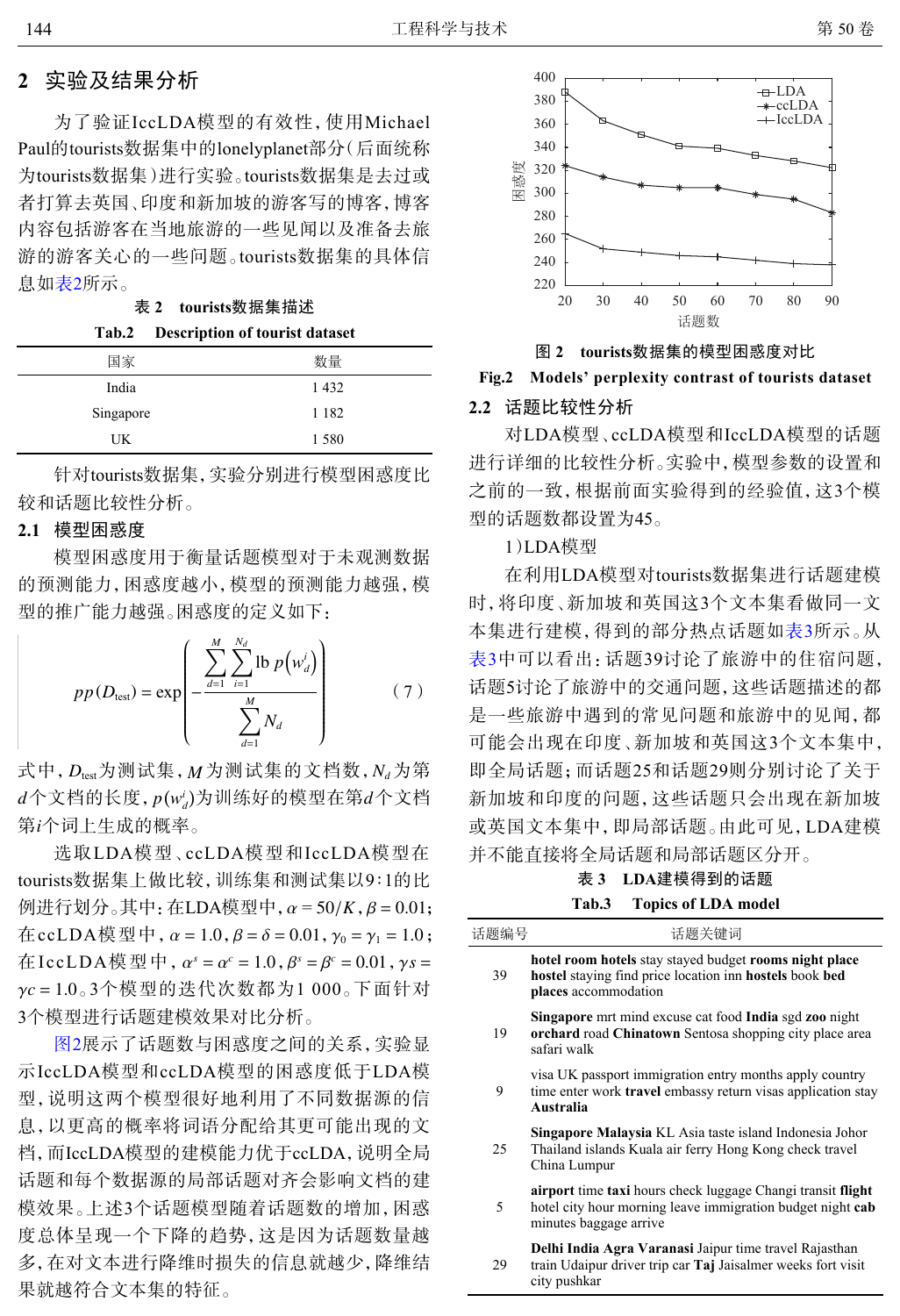# 2)ccLDA模型

通过对ccLDA模型的分析得知,ccLDA话题模型 只能适用于各个数据源的话题相似度很高的情况。 印度、新加坡和英国这3个数据集都会涉及交通、金 融、移民等问题,因此ccLDA话题模型针对这类公共 话题有很好的建模效果,如表4所示,该话题在讨论 关于交通的问题。但是,面对部分数据集在讨论的话 题时,ccLDA的建模效果往往很差,因为它会将讨论 不同事件的话题对齐,导致生成一些无意义的话题, 如表5所示。

#### 表 **4 ccLDA**建模得到的关于交通问题的话题

#### **Tab.4 Topics about transportation of ccLDA model**

|                    | 话题类型 话题关键词(前15个)                                                                                       |  |  |
|--------------------|--------------------------------------------------------------------------------------------------------|--|--|
| 全局话题               | flight airport check airlines airline luggage book cost<br>booking service train fare leave air arrive |  |  |
| India              | Delhi India travel car driver time train book Mumbai trip<br>tickets trains fly flight days            |  |  |
| Singapore          | airport Changi time taxi hours mrt transit city Singapore<br>hotel budget excuse cat check hour        |  |  |
| UK                 | Heathrow time train ticket London travel tickets hours<br>fly buy flights bus frills express           |  |  |
| ccLDA建模得到的非公共问题的话题 |                                                                                                        |  |  |

#### **Tab.5 Local topics of ccLDA model**

| 话题类型      | 话题关键词 (前15个)                                                                                        |
|-----------|-----------------------------------------------------------------------------------------------------|
| 全局话题      | places stay place visit days spend coast north night week<br>end travel weather recommend find      |
| India     | goa beach Kerala time palolem cochin south days trip<br>beaches Chennai India place Mysore varkala  |
| Singapore | Singapore Malaysia island days time Sentosa travel visit<br>beach bit live east city shopping water |
| UK        | Edinburgh car time Scotland trip Skye drive route walk<br>train castle driving miles walking lake   |
|           |                                                                                                     |

## 3)IccLDA模型

表6展示了IccLDA模型生成的部分全局话题。

#### 表 **6 IccLDA**生成的全局话题

#### **Tab.6 Global topics of IccLDA model**

8 **hotel room hotels** night **stay rooms place** price accommodation taxi book airport **places staying** booked area budget recommend **house stayed**

1 flight **airport** check **flights airlines** time **airline fly** Heathrow air **ticket** hours luggage travel book Ryanair London hour booked

- <sup>14</sup> **card money credit bank cash pay** phone give **atm account cards charge** fee rate check exchange number SIM currency buy
- 13 time work return stay embassy application Australian leave visit visa UK passport immigration entry months apply country enter tourist Australia
- 3 shops food tea buy shop carry bring find hand cafes shopping hours store bag cafe street breakfast stores supermarkets times

其中,话题8讨论了旅游目的地的住宿问题,话 题1讨论了前往旅游目的地的交通问题,话题14讨论 了在旅游地支付、取款的一些问题。结合表3和6可以 看出,IccLDA模型和LDA模型生成的话题中包含一 些共同话题,譬如关于"住宿"问题的讨论、关于"旅 游交通"问题的讨论等等。

表7展示了IccLDA模型每个数据源生成的局部 话题,三者主要在讨论当地的一些地点、景点和风俗 等。由此可看出,IccLDA模型可以有效地将公共讨论 的话题和每个文本集讨论的话题区分开。

# 表 **7 IccLDA**生成的每个数据源特有话题

**Tab.7 Local topics of IccLDA model**

| India             |                |           | Singapore          | UK            |                   |  |
|-------------------|----------------|-----------|--------------------|---------------|-------------------|--|
| 话题6               | 话题2            | 话题7       | 话题8                | 话题3           | 话题2               |  |
| Kerala            | <b>Delhi</b>   | Singapore | food               | <b>Dublin</b> | London            |  |
| cochin            | train          |           | Malaysia Singapore | city          | bus               |  |
| temple            | time           | Asia      | place              | Ireland       | tube              |  |
| Chennai           | Agra           | travel    | eat                | place         | station           |  |
| trip              | travel         | Indonesia | excuse             | castle        | day               |  |
| visit             | Jaipur         | island    | restaurants        | history       | time              |  |
| places            | Varanasi       | beach     | area               | located       | walk              |  |
| India             | India          | ferry     | bar                | town          | <b>Heathrow</b>   |  |
| Madurai Rajasthan |                |           | islands restaurant | park          | train             |  |
| south             | <b>Udaipur</b> | Thailand  | sgd                | island        | <b>Birmingham</b> |  |
| Mysore            | car            | place     | park               | river         | cross             |  |
| fort              | tour           | trip      | places             | museum        | buses             |  |
| city              | station        | tioman    | seafood            | years         | museum            |  |
| Tamil             | city           | bintan    | shops              | gardens       | guide             |  |
| tour              | taj            | visit     | stalls             | street        | hour              |  |

# **2.3** 真实数据集验证分析

使用了从四川大学舆情监控系统中收集得到的 数据,是利用主题爬虫以"四川大学"和"川大"为关 键字采集得到的,包括新闻、论坛和微信公众平台 3种数据源,随机选择了其中从2015年6月24日到 2015年6月30日共6 580篇文档。各个数据源的数量描 述如表8所示。

### 表 **8** 真实数据集描述 **Tab.8 Description of the real dataset**

| 数据源    | 数量      |
|--------|---------|
| 新闻     | 2 0 8 2 |
| 论坛     | 1389    |
| 微信公众平台 | 3 1 0 9 |

[图](#page-5-0)[3](#page-5-0)展示了话题数与困惑度之间的关系,从[图](#page-5-0)[3](#page-5-0) 中可以看出IccLDA模型的困惑度小于LDA模型和 ccLDA模型,说明在真实数据集上IccLDA模型的建 模能力仍然好于另外两个模型。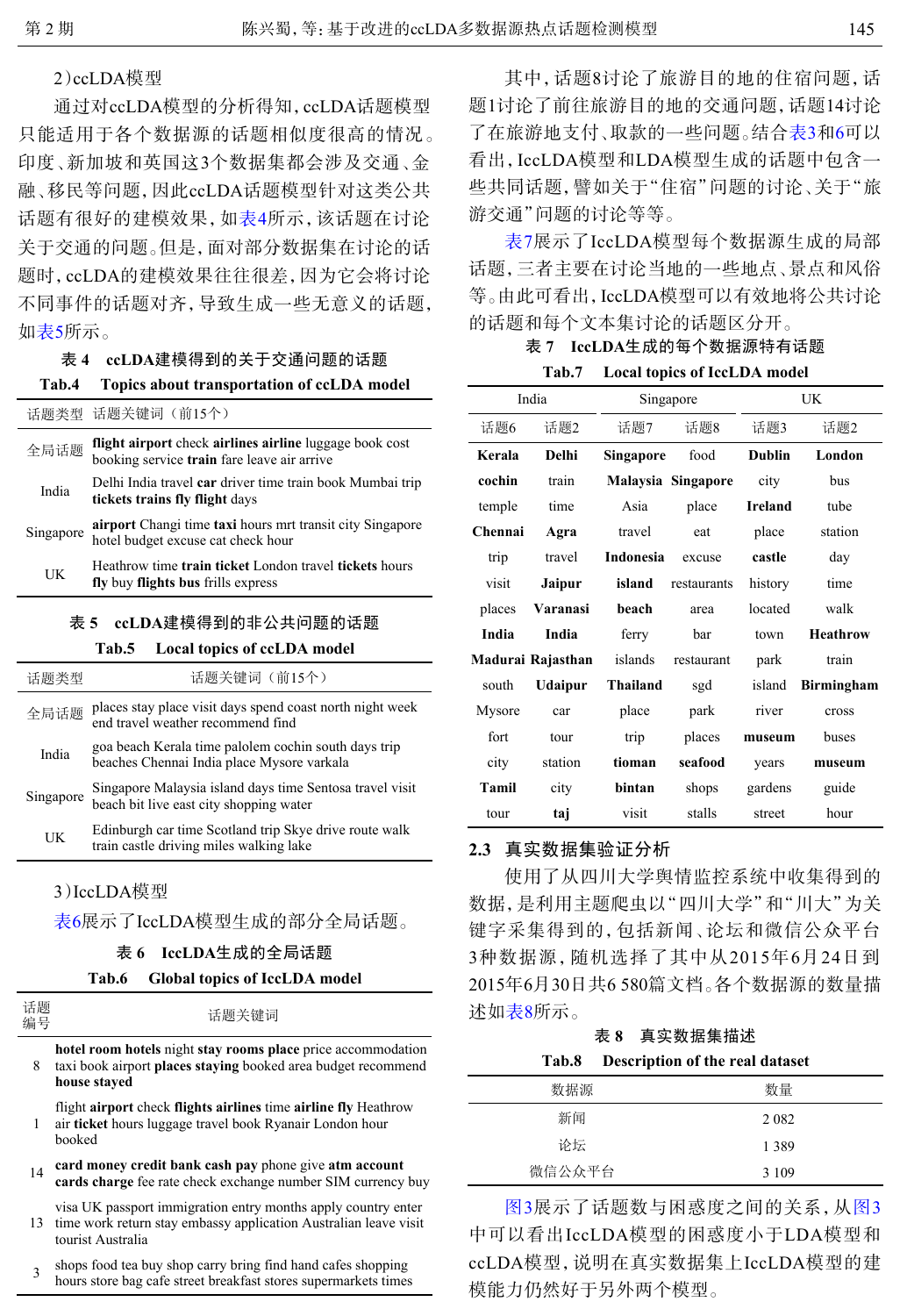从[图](#page-5-0)[3](#page-5-0)中还可以看出,LDA模型、ccLDA模型和 IccLDA模型随着话题数的增加,困惑度呈现一个下 降的趋势,这是因为话题数越多,在对文本进行降维 时损失的信息就越少,降维结果就越符合文本集的 特征。但是如果话题数过多,文本集的话题解释性就 会变差,通过实验观察,在真实数据集上话题数取 50效果最佳。

<span id="page-5-0"></span>

图 **3** 真实数据集的模型困惑度对比

# **Fig.3 Models' perplexity contrast of real dataset**

使用IccLDA模型对上述真实数据集进行了话题 检测,模型的参数设置和上文保持一致,迭代次数为 1 000,话题数设置为50。

表9和10是IccLDA生成的全局热点话题和局部 热点话题。

表 **9 IccLDA**生成的全局话题

| Tab.9 | <b>Global topics of IccLDA model</b> |
|-------|--------------------------------------|
|       |                                      |

| 话题 | 词语                                                                                     |
|----|----------------------------------------------------------------------------------------|
| 8  | 四川 大学 <b>泸州</b> 医科 <b>更名</b> 华西 <b>医学院</b> 教育部 学校 学生<br>行政 改名 反对 校名 四川省 复议 医学 同意 简称 教育 |
| 16 | 谢和平 校长 四川 毕业 毕业生 精神 社会 希望 大学 典礼<br>精力 学生 功名 权威 工作 追逐 <b>学子</b> 生活 同学 人生                |
| 14 | 专业 志愿 招生 录取 考生 四川 大学 学校 填报 电子 高考<br>分数 本科 成绩 学院 学生 计划 华西 家长 原则                         |
| 15 | 大学 中国 专业 学科 工程 实力 北京 全国 上海 质量 华东<br>优势 华中 华南 名校 排行榜 教学 南京 学校 校友                        |
| 13 | 荷花 大学 校园 荷塘 望江 四川 苏州 中国 建筑 成都 拍摄<br>旅游 照片 地址 相机 风景 阅读 厦门 规模 江南                         |

从表9中可以看到"泸州医学院更名"和"川大毕 业典礼"等新闻、论坛、微信均有讨论的全局热点 事件。

表10中展示了新闻、论坛、微信中讨论的局部热 点事件,如新闻中的"天府新区的创新创业园区建 设"事件,论坛中的"抗战文化宣传"事件,微信中的 "院校招生志愿填报"事件等。

表 **10 IccLDA**生成的局部话题 **Tab.10 Local topics of IccLDA model**

| 新闻  |     | 论坛  |     | 微信  |     |  |
|-----|-----|-----|-----|-----|-----|--|
| 话题4 | 话题6 | 话题2 | 话题3 | 话题9 | 话题1 |  |
| 网络  | 成都  | 四川  | 川剧  | 志愿  | 本科  |  |
| 信息  | 创新  | 大学  | 抗战  | 天津  | 志愿  |  |
| 中国  | 创业  | 中国  | 活动  | 大学  | 高考  |  |
| 企业  | 天府  | 重庆  | 四川  | 车站  | 录取  |  |
| 公司  | 新区  | 抗战  | 精神  | 四川  | 填报  |  |
| 互联网 | 科技  | 历史  | 调研  | 专业  | 分数线 |  |
| 行业  | 大学  | 川剧  | 宣传  | 北大  | 考生  |  |
| 市场  | 产业  | 高校  | 纪念  | 座位  | 理科  |  |
| 李涛  | 国家  | 博物馆 | 成都  | 纸条  | 招生  |  |
| 国家  | 中心  | 学院  | 采访  | 平行  | 文科  |  |
| 技术  | 四川  | 学校  | 人民  | 同学  | 成绩  |  |
| 服务  | 服务  | 文化  | 文化  | 上车  | 院校  |  |
| 数据  | 示范区 | 成都  | 传统  | 汽车  | 专科  |  |
| 平台  | 自主  | 资料  | 艺术  | 停车场 | 提前  |  |
| 科技  | 技术  | 巴蜀  | 方式  | 排队  | 考试  |  |

# **3** 结 论

随着互联网的普及和信息技术的发展,网络新 闻、网络论坛和微信公众平台等新媒体吸引了众多 网民的参与,成为信息传播的重要渠道。新闻、论坛 和微信公众平台每天会产生大量的文本数据,面对 日益增长的互联网信息,作者在单一数据源话题检 测的基础上,研究了多数据源话题检测技术。

首先,讨论了ccLDA话题模型的不足之处,该模 型只适用于各个数据源话题相似度很高的情况,且 因为全局话题和各数据源的局部话题对齐会导致词 语稀疏的问题。针对以上缺陷,作者提出了IccLDA模 型。该模型增加了对词语进行判断属于全局话题还 是局部话题的过程;然后,进行采样,避免了全局话 题和局部话题的强制对齐等问题;最后,分别在公开 数据集和真实数据集上进行了实验,验证了模型的 有效性,证明了IccLDA模型不仅能发现多个数据源 讨论的全局话题,还能发现各个数据源分别讨论的 局部话题。

但是,所提出的IccLDA模型中,在采样每个词语 之前,会利用伯努利分布判断该位置属于全局话题 还是局部话题,没有充分利用文本集合的先验知识。 因此,在下一步研究中,将尝试引入更加智能的词语 采样策略,以及引入新的数据源研究更全面的话题 检测方法。